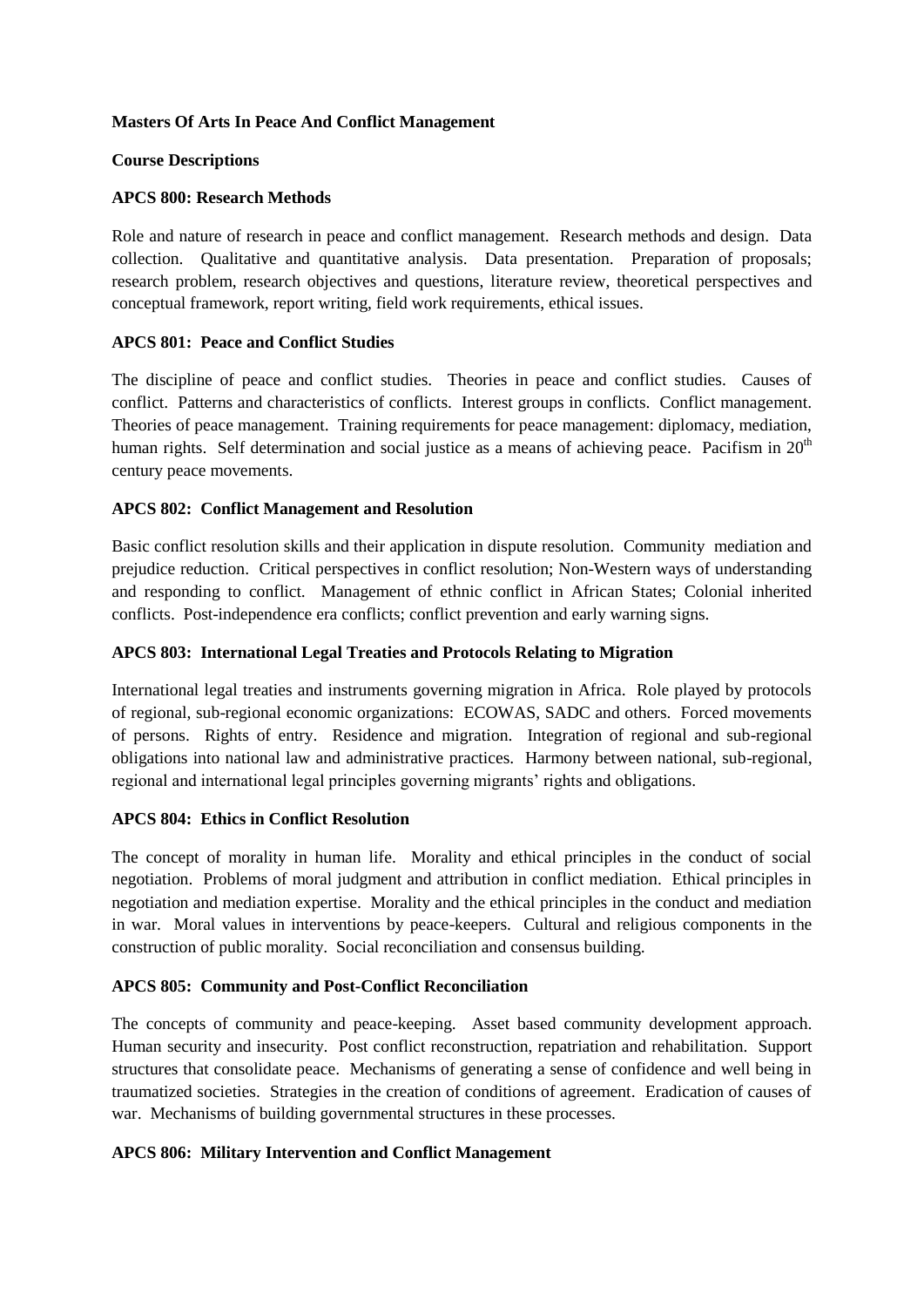Forms of conflict. Multinational coalitions and conflicts. Terrorism: chemical, biological and nuclear agents. Civil war and collapsed state conflicts. Impact of modern warfare on the environment. Forms of conflict management. Mutual vulnerability and peace-building. Integration of systemic perspective.

## **APCS 807: Social and Economic Insecurity**

Socio-economic crises. Globalization and socio-economic crises. Economic restructuring. Global crises and policy making decisions. Human security issues. Social reconstruction strategies for translating peace-building into public policy.

## **APCS 808: Management in Conflict Situation**

Concepts of war trauma. War trauma and combatants, civilians and other vulnerable groups. Conditions of life in prisoners of war (POW), internally displaced persons (IDPS) or refugee camps. Displacement theories and coping mechanisms used as part of the strategy for managing war trauma. Development of strategic framework for peace-building. Funding agencies. National and international peace-building leadership and organizations. Application of frameworks and practice of professional skills. Challenges and dilemmas of peace-building.

## **APSC 809: Peace and International Politics**

Meta-theory and analysis. Philosophical issues in international politics. Theoretical approaches in the social sciences to the study of international affairs. Contemporary approaches to security and peacebuilding, social movements and their stakes in peace. States as agents of peace.

#### **APCS 810: Initiatives in Peace Building in Africa**

Peace initiatives in the African traditional setting; pre-negotiation, negotiation, post-negotiation. Mediation of conflicts in an African setting. Ideology and ritual practice in peace making. Legal structures and the peace process. Initiative and leadership in the African conflict situation, principles and values of negotiation.

#### **APCS 811: Humanitarian Intervention**

Humanitarian crises and emergencies. Human rights and international humanitarian law. Doctrine of military humanitarianism. International, regional and sub-regional dimensions. Emergent humanitarian actors: donors, non-governmental organizations (NGOs), private campanies and military establishments. Case studies to include 'operation provide comfort' in Iraq, 'Restore hope in Somalia', ECOWAS in Liberia and Sierra Leone, UN Peace-keeping mission in Bosnia. Genocide and the crises of the state. The special needs and vulnerable groups in armed conflict. Approaches and methods of providing concrete support for war victims.

#### **APCS 812: Women in Peace-building and Reconciliation**

Theoretical perspectives. Women as advocates of peace. Women participation in peace agreements. Role in rehabilitation and healing. As counselors. Women as health care givers. Women and sociocultural transformation. Transforming gender imbalance. Challenges of women in peace-building and reconciliation processes. Equipping women with techniques of peace building and reconciliation.